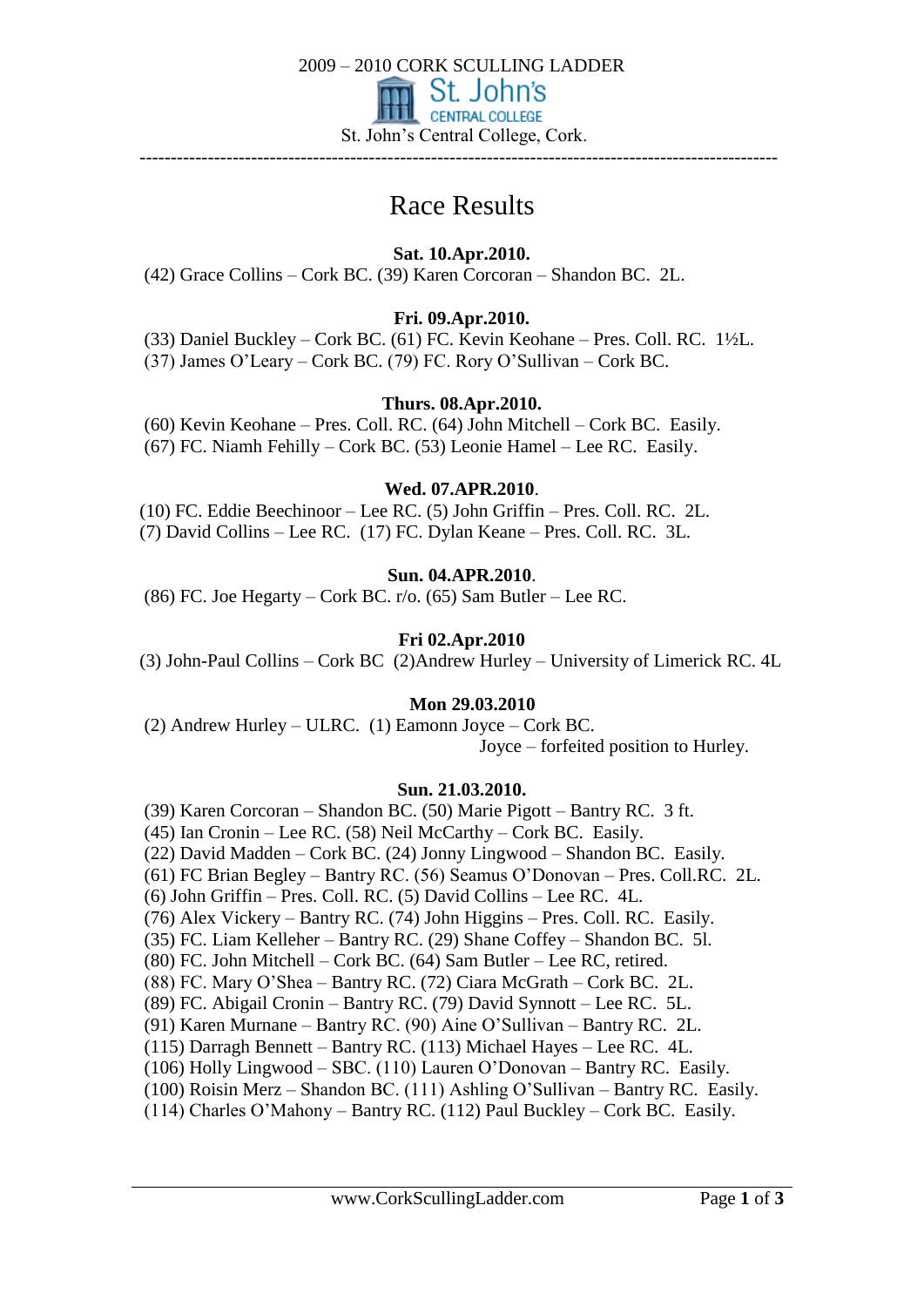#### 2009 – 2010 CORK SCULLING LADDER



St. John's Central College, Cork.

#### ------------------------------------------------------------------------------------------------------- **06.03.2010.**

(28) Dave O'Leary – Cork BC. 2. FC. (38) Jack O'Brien – Cork BC. 3L.

## **20.02.2010.**

(42) Grace Collins – Cork BC. 2. (44) Gillian Beatty – Shandon BC. Easily.

# **13.02.2010.**

(71) Katie Mackey – Cork BC. 2. (51) Orla McGrath – Cork BC. Easily.

### **31.01.2010**

(15) Kevin Neville – Pres. Coll. RC. 2. David Madden – Cork BC. 1L.

### **24.01.2010**

(46) Gillian Beatty – Shandon BC. r/o (44) Ian Cronin – Lee RC.

- (68) Emma O'Brien Shandon BC. r/o (66) Michael O'Halloran Cork BC.
- (28) David O'Leary Cork BC. 2. (34) Donnacha O'Sullivan Cork BC. 2L.

(57) Neil McCarthy – Cork BC. 2. (61) Danny Peilow – Cork BC. 2L.

(22) David Madden – Cork BC. V (15) Kevin Neville – Pres. Coll. RC.

Postponed to Sun. 31.01.2010 at 09.30am.

(39) Barry Crowley – Cork BC. 2. (36) James O'Leary – Cork BC. 1L.

(30) Sean O'Sullivan – Pres. Coll. RC. 2. (32) Danial Buckley – Cork BC. Easily.

#### **20.01.2010**

(40) Karen Corcoran – Shandon BC. r/o. (38) Barry Crowley – Cork BC.

### **26.12.2009**

(34) Donnacha O'Sullivan – Cork BC. 2. (37) Jack O'Brien – Cork BC.

### **20.12.2009**

(85) Roisin McGeogh – Shandon BC. r/o. (83) Dervla Devine – Cork BC.

(--) Stephanie Kearney – Shandon BC. r/o. (118) Rachel Willis – Cork BC.

(65) Shane Summers – Cork BC. r/o. (48) Eoin Moynihan – Lee RC.

(27) Brian McCarthy – Cork BC. 2. (28) David O'Leary – Cork BC. 2L.

### **06.12.2009.**

(42) Karen Corcoran – Shandon BC. r/o. (40) Oisin Kidney – Pres. Coll. RC.

(48) Gillian Beatty – Shandon BC. r/o. (46) Brian Murphy – Pres. Coll. RC.

(54) Tony Corcoran – Lee Valley RC. r/o. (52) Diarmuid Fehilly – Cork BC.

(70) Emma O'Brien – Shandon BC. 2. (68) Saoirse Horgan – Shandon BC. 3L.

### **08.11.2009**

(71) Tony Corcoran – Lee Valley RC. 2. (54) Jim Conroy – Shandon BC. 1 L.